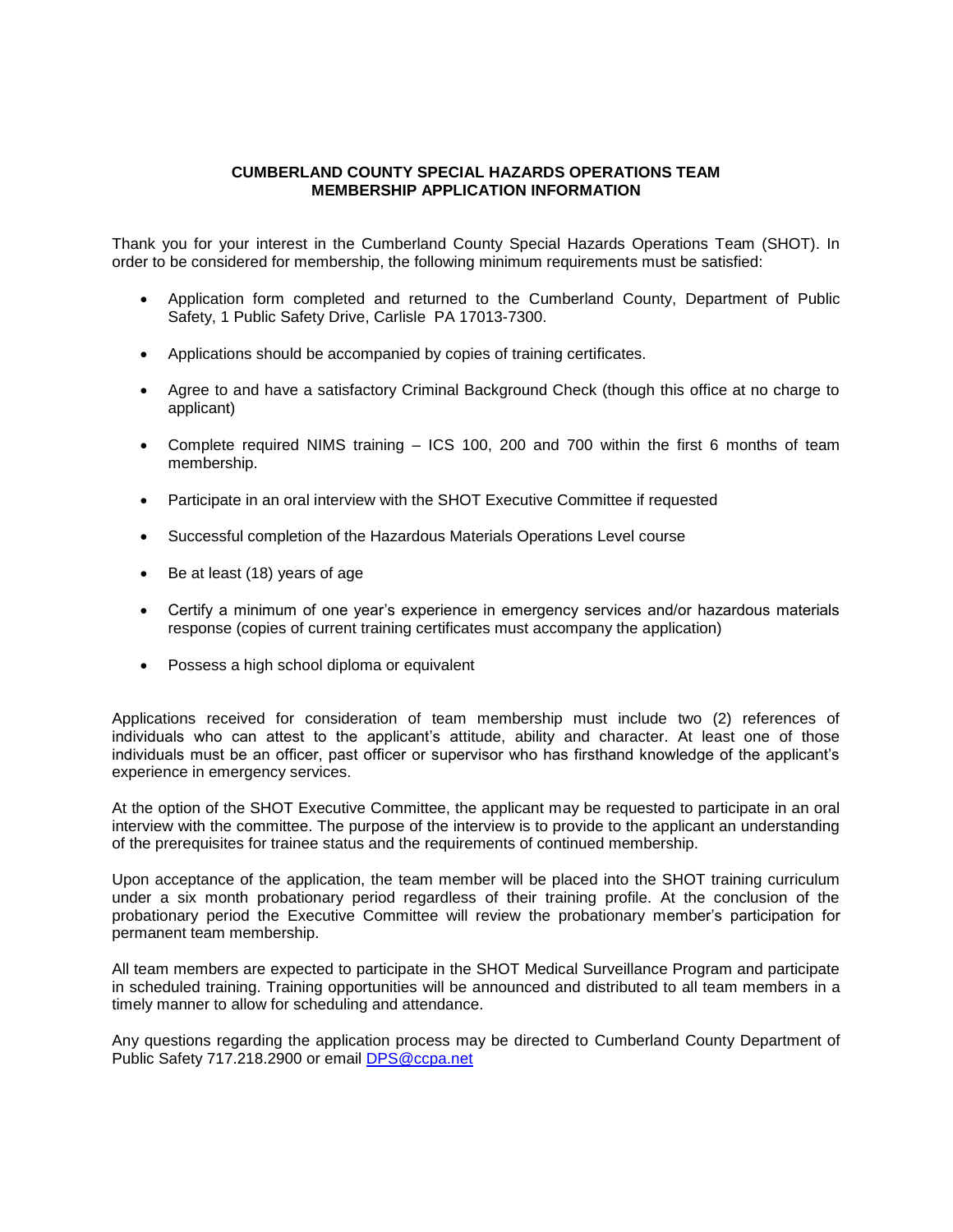## **CUMBERLAND COUNTY SPECIAL HAZARDS OPERATIONS TEAM MEMBERSHIP APPLICATION (Confidential)**

| Name:                                    | (Last)                                                                                             | (First)                                                         | (Middle)                  | Date:                   |            |
|------------------------------------------|----------------------------------------------------------------------------------------------------|-----------------------------------------------------------------|---------------------------|-------------------------|------------|
| <b>Address:</b>                          | (St.)                                                                                              | (City)                                                          | (County)                  | (State)                 | (Zip)      |
| <b>Email Address:</b>                    |                                                                                                    |                                                                 |                           |                         |            |
| <b>Contact Numbers:</b>                  | (Home)                                                                                             | ______ (Work) ______ (Cellular)                                 |                           |                         | (Pager)    |
| <b>Cell Phone Type:</b>                  |                                                                                                    | Do you have text paging capability?                             |                           | $\Box$ (Y)              | (N)        |
|                                          |                                                                                                    |                                                                 |                           |                         |            |
|                                          |                                                                                                    |                                                                 |                           |                         |            |
|                                          |                                                                                                    |                                                                 |                           |                         |            |
| DOB:                                     | SSN: Weight: Height:                                                                               |                                                                 |                           | Sex:<br>$\Box$ (M)      | $\Box$ (F) |
| In Case of Emergency Notify:             |                                                                                                    |                                                                 |                           | Phone:                  |            |
| <b>Family Physician:</b>                 |                                                                                                    |                                                                 |                           | Phone:                  |            |
| List any medications you currently take: |                                                                                                    |                                                                 |                           |                         |            |
| Allergies:                               |                                                                                                    |                                                                 |                           |                         |            |
|                                          | Do you have any physical/mental conditions that may limit your ability to perform certain kinds of |                                                                 |                           |                         |            |
| $\Box(Y)$ $\Box(N)$<br>work?             | information only):                                                                                 | If yes, please explain (this in no way effects team membership- |                           |                         |            |
|                                          |                                                                                                    |                                                                 |                           |                         |            |
|                                          | Have you had a major illness in the past five years?                                               |                                                                 | $\square(N)$<br>$\Box(Y)$ | If yes, please explain: |            |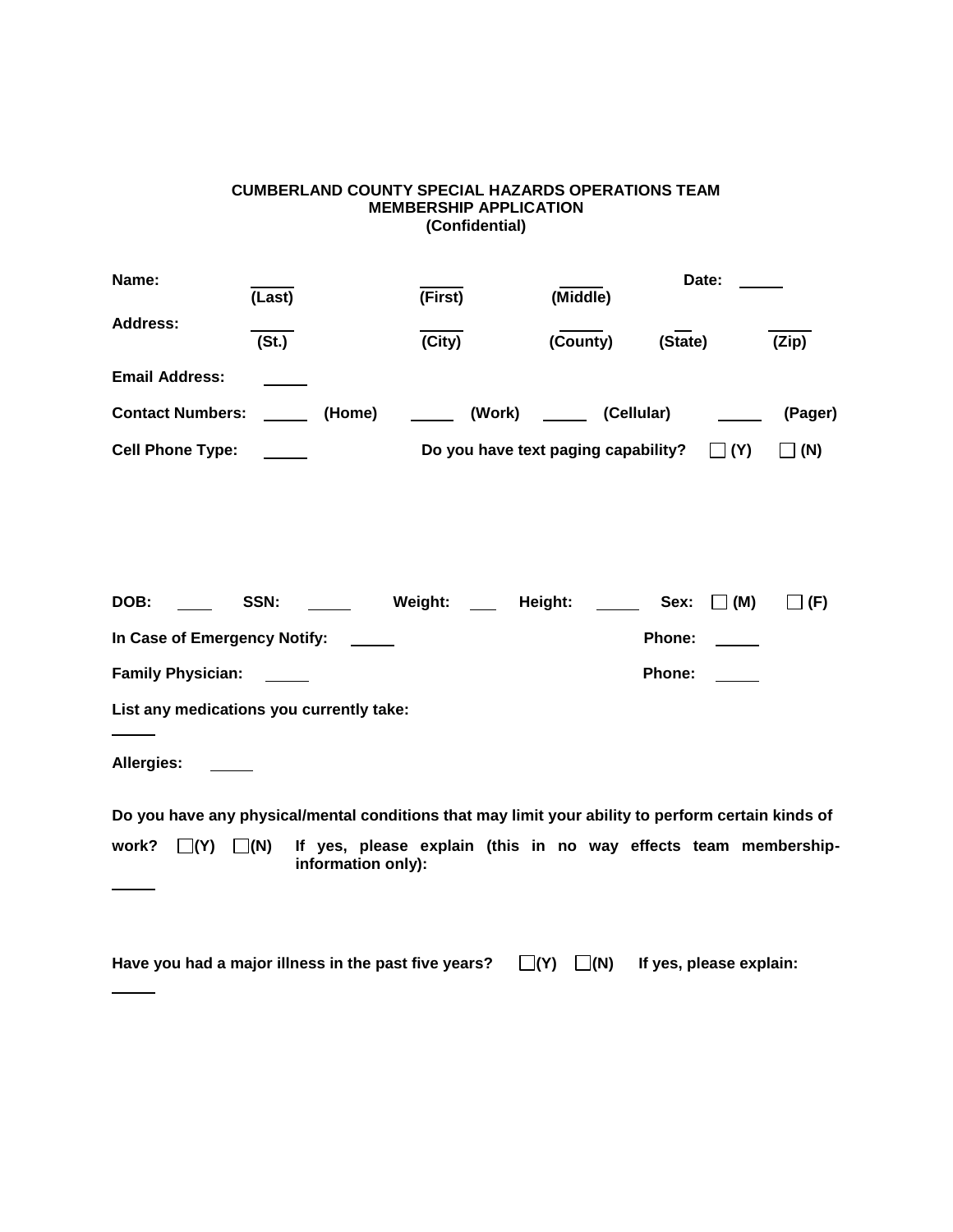# **CUMBERLAND COUNTY SPECIAL HAZARDS OPERATIONS TEAM MEMBERSHIP APPLICATION**

# **EDUCATIONAL BACKGROUND:**

| <b>High School:</b>              | Diploma:       | <b>Major Emphasis:</b> |
|----------------------------------|----------------|------------------------|
|                                  |                |                        |
| <b>College/Technical School:</b> | Diploma:       | <b>Major Emphasis:</b> |
|                                  |                |                        |
| <b>College/Technical School:</b> | <b>Diploma</b> | <b>Major Emphasis:</b> |
|                                  |                |                        |
| Other:                           |                |                        |
|                                  |                |                        |
|                                  |                |                        |
|                                  |                |                        |

#### **REFERENCES:**

| <b>NAME:</b> | <b>Address:</b> | <b>Phone:</b>                         |
|--------------|-----------------|---------------------------------------|
| <b>NAME:</b> | <b>Address:</b> | <b>Phone:</b><br><u>and the state</u> |
|              |                 |                                       |

I hereby certify that all information contained in the application is correct.

(Signature)

(Date)